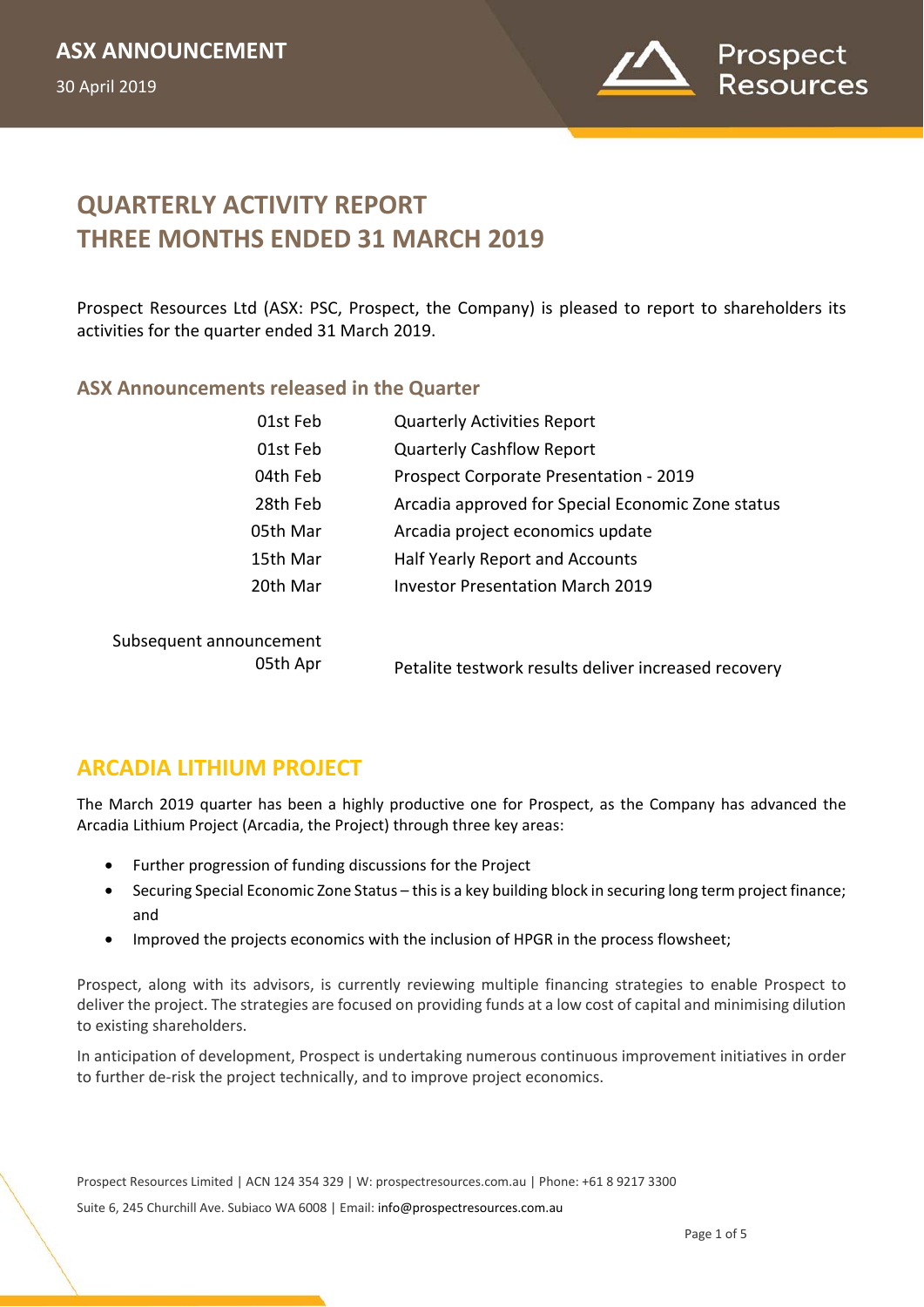30 April 2019

 $\overline{a}$ 



#### **Arcadia Secures Special Economic Zone status**

On the 28 February 2019, Prospect announced that its application for Special Economic Zone (SEZ) status for Arcadia has been approved by the Zimbabwe Special Economic Zones Authority (ZIMSEZA).

SEZ status provides Prospect with an extensive list of benefits for Arcadia that includes; tax relief and exemptions and the ability to hold and operate foreign currency accounts, as well as exemptions and reductions of costs & trade barriers associated with the import of raw materials and capital goods through to the exportation of the concentrates. The incentives and benefits to be received from the SEZ status reinforce the financial outcomes of the Project outlined in the Definitive Feasibility Study (DFS).

The SEZ licence is valid for 10 years, with the ability to renew and extend the licence prior to expiry.

A summary of the SEZ incentives includes:

|                                                                         | <b>STANDARD</b>                                                                       | <b>INCENTIVES AVAILABLE UNDER SEZ STATUS</b>                                                                                                                                                                                                                                                                                               |
|-------------------------------------------------------------------------|---------------------------------------------------------------------------------------|--------------------------------------------------------------------------------------------------------------------------------------------------------------------------------------------------------------------------------------------------------------------------------------------------------------------------------------------|
| Corporate Income Tax                                                    | 25%                                                                                   | Corporate Income Tax at zero percent (0%) for the first 5 years, with<br>15% thereafter                                                                                                                                                                                                                                                    |
| Non-Residents<br><b>Withholding Taxes</b>                               | 15%1                                                                                  | Tax exemption (0%) from non-residents tax on:<br>1. Dividends – Payments to shareholders;<br>2. Remittances - Payments made between Prospect Lithium<br>Zimbabwe and Prospect Resources (intercompany payments);<br>3. Royalties - Payments for offshore software and other<br>subscription services; and<br>4. Fees for imported services |
| Foreign Currency<br><b>Accounts and Payments</b><br>in Foreign Currency | Required to bank onshore<br>with a registered domestic<br>bank                        | Prospect can operate a foreign currency account with any banking<br>institution within the Special Economic Zone or outside Zimbabwe <sup>2</sup>                                                                                                                                                                                          |
| Permits for import and<br>export of goods                               | Permits required for the<br>import and export of goods<br>under the Control Goods Act | Exempt from the requirement to obtain permits for the import and<br>export of goods from and to countries outside Zimbabwe                                                                                                                                                                                                                 |
| Customs duty on raw<br>materials and capital<br>equipment               |                                                                                       | 100% rebate or duty free importation                                                                                                                                                                                                                                                                                                       |

With Arcadia now securing SEZ status, Prospect can hold and transact in foreign currency. This simplifies Prospect's ability to make payments to and from suppliers & customers, as well as providing financiers confidence that the Company can manage its currency freely to meet its operational and capital management requirements.

<sup>&</sup>lt;sup>1</sup> Non-Residents' Withholding taxes that applies to Singapore and Australia. Rates may vary depending on Non-Residents' country <sup>2</sup> Subject to any approval required under the Exchange Control Act

Prospect Resources Limited | ACN 124 354 329 | W: prospectresources.com.au | Phone: +61 8 9217 3300

Suite 6, 245 Churchill Ave. Subiaco WA 6008 | Email: info@prospectresources.com.au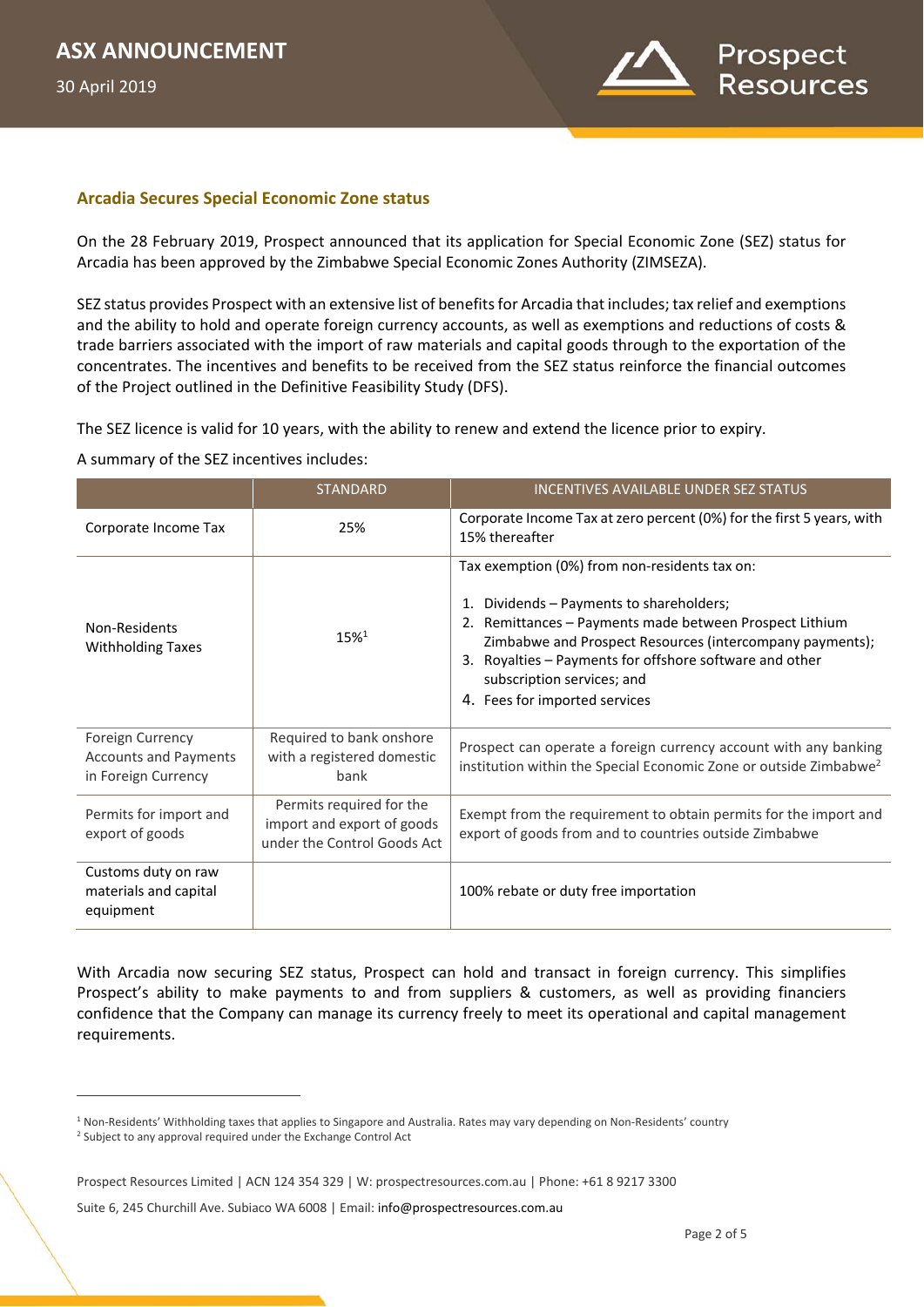30 April 2019



#### **Updated Project Economics**

The Company is currently undertaking continuous improvement and value engineering initiatives to further reduce Arcadia's technical risk and improve its economics. During the quarter, Prospect announced improvements to the DFS flow sheet through the introduction of High Pressure Grinding Rolls (HPGR) to replace the tertiary and quaternary crushers. This is expected to deliver reductions to the Project's capital expenditure and operating costs, whilst maintaining or improving metallurgical recoveries.

The use of a HPGR is expected to deliver the following improvements to the DFS:

- o Reduction in Capital Expenditure by US\$2.3m (1.4%), to **US\$163m**;
- o Reduction of Operating Expenditure by US\$7/t or 2.46% (approx. US\$3.2m p.a.), to **US\$278/t**;
- o Increased project NPV10 by US\$22m to **US\$533m**; and
- o Increased average annual EBITDA by US\$3m to **US\$109m**.

### **EXPLORATION**

Following the completion of the Arcadia Lithium Project DFS in November 2018, Prospect's major focus has been to rapidly progress the Project from financing through to production. During the Quarter, Prospect continued to focus its resources on securing a project finance facility for Arcadia and has therefore scaled back exploration activities.

# **CORPORATE**

Prospect finished the Quarter with:

- A\$3.0m cash at bank; and
- US\$10m funding commitment on placement of ball mill

During the quarter, the Governor of the Reserve Bank of Zimbabwe released a Monetary Policy Statement which amended the country's functional currency from the US\$ to a new currency known as RTGS. The pronouncement removed the 1:1 pegged rate and established an inter-bank foreign exchange market in Zimbabwe to formalise the trading of RTGS with US\$ and other currencies on a willing-buyer willing-seller basis through banks and bureaux de change. Immediately after the effective date of the Statutory Instrument giving effect to the Monetary Policy Statement (being 25 February 2019) the opening published inter-bank exchange rate was RTGS dollars 2.50 to US\$ 1.00. The rate at 31 March 2019 was 3.03 to 1.

It is worth noting that the devaluation of the RTGS relative to the US dollar is expected to reduce the operating costs at Arcadia, and therefore further reduce our cost per tonne of spodumene and petalite produced.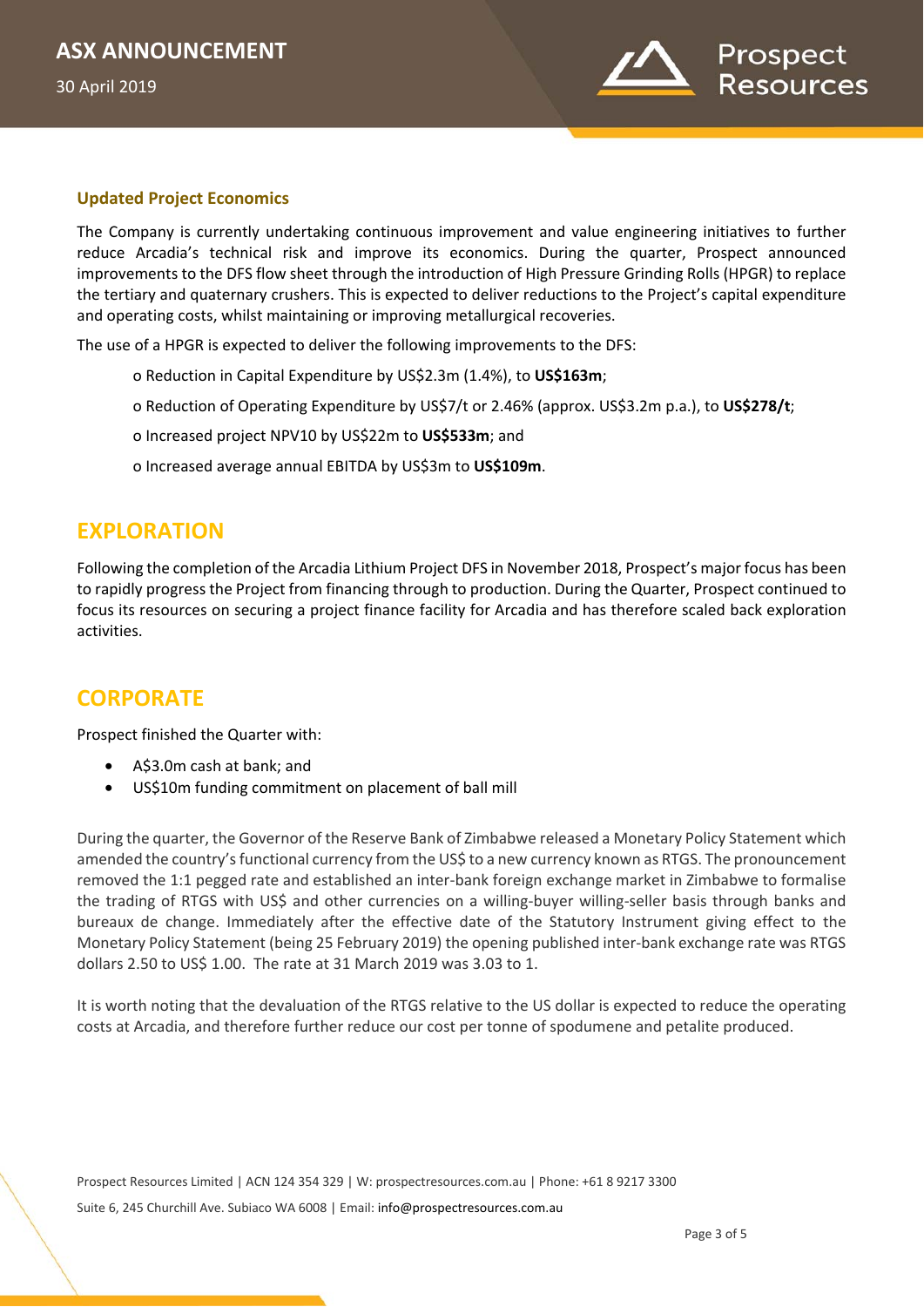

# **Summary of Activities Planned for the 30 June 2019 Quarter**

#### **Arcadia Lithium Project**

- Project finance discussions
- Additional value engineering and continuous improvement initiatives
- Offtake discussions with potential partners with regards to:
	- o Spodumene battery sector
	- o Petalite glass ceramics sector

#### **Exploration**

- Target proximal lithium opportunities as future feed sources to the Arcadia Mine
- Continue to investigate additional lithium opportunities regionally

#### **Corporate Activities**

The Company intends to participate in a number of investor and trade events over the 2019 year to promote Prospect, Arcadia and Zimbabwe as it seeks to expand its identity globally. Prospect has been invited to speak and present at The Junior Indaba event in Johannesburg 4-5 June.

Investors should note that the above activities may change as and when results are generated and as such they should simply be used as a guide.

#### **\*ENDS\***



African focused ASX listed Lithium Company



Well positioned Lithium Resource in regard to both Scale and Grade



Strong Project Economics demonstrated in DFS



Path forward to Financing, Development and Production



Offtake Agreement in place and positioned to capitalise on Market Demand

#### **For further information, please contact:**

Nicholas Rathjen General Manager, Corporate Affairs nrathjen@prospectresources.com.au

Prospect Resources Limited | ACN 124 354 329 | W: prospectresources.com.au | Phone: +61 8 9217 3300 Suite 6, 245 Churchill Ave. Subiaco WA 6008 | Email: info@prospectresources.com.au